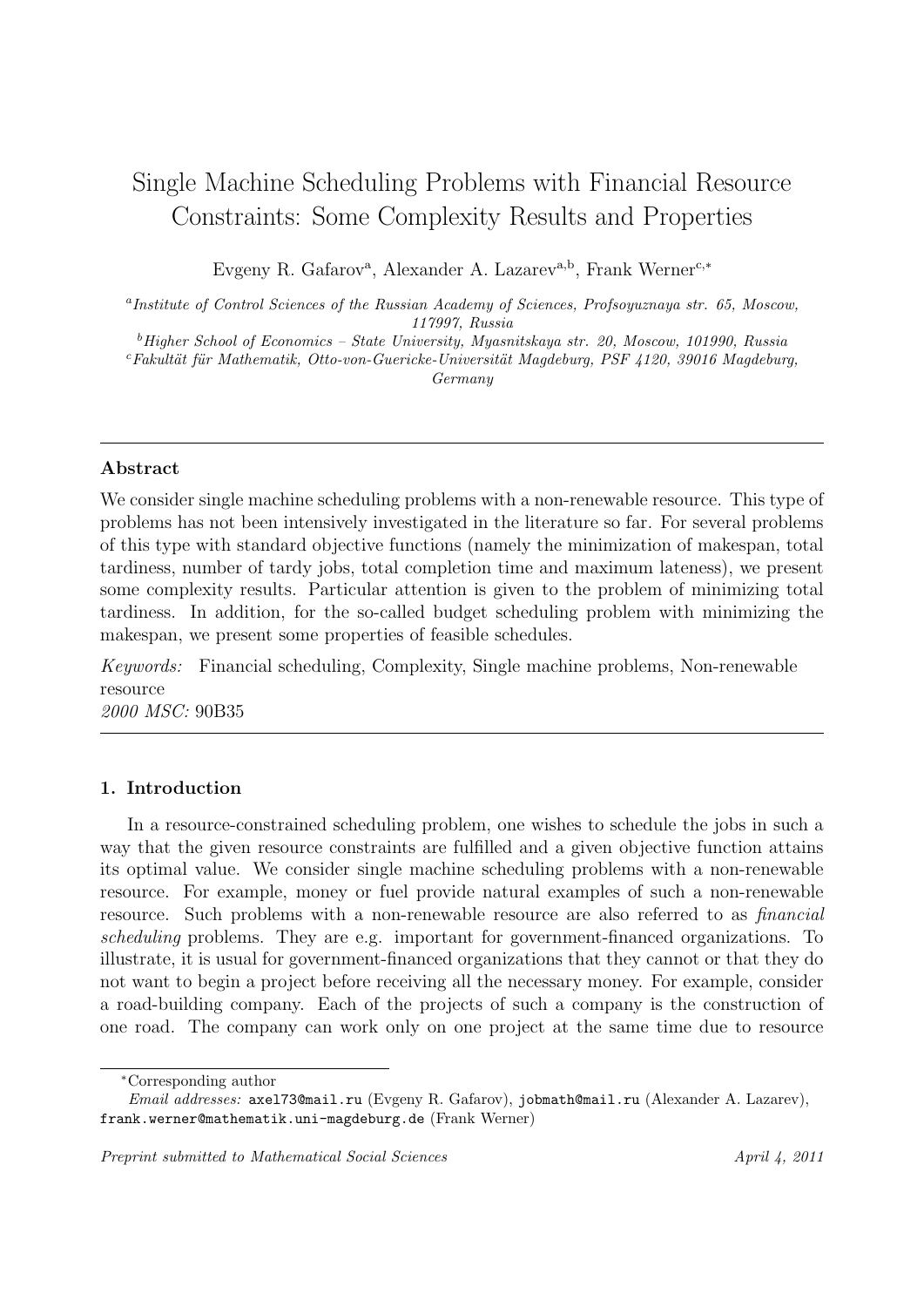constraints. However, at the beginning of a project, it must bye materials, it has to pay subcontractors, etc. Usually, the company wants to be sure that it will receive all money from the government in time. For this reason, all money has to be paid in advance.

The research in the area of scheduling problems with a non-renewable resource is rather limited. In [1], some polynomially bounded algorithms are presented for scheduling problems with precedence constraints (not restricted to single machine problems). Some results for preemptive scheduling of independent jobs on unrelated parallel machines have been presented in [11]. Toker et al. [13] have shown that the problem of minimizing the makespan with a unit supply of a resource at each time period is polynomially solvable. Janiak et al. [4, 5] have considered single machine problems, in which the processing times or the release times depend on the consumption of a non-renewable resource.

The problems under consideration can be formulated as follows. We are given a set  $N =$  $\{1, 2, \ldots, n\}$  of n independent jobs that must be processed on a single machine. Preemptions of a job are not allowed. The machine can handle only one job at a time. All the jobs are assumed to be available for processing at time 0. For each job j,  $j \in N$ , a processing time  $p_j \geq 0$  and a due date  $d_j$  are given. In addition, we have one non-renewable resource G (e.g. money, fuel, etc.) and a set of times  $\{t_0, t_1, \ldots, t_y\}$ ,  $t_0 = 0$ ,  $t_0 < t_1 < \ldots < t_y$ , of earnings of the resource. At each time  $t_i$ ,  $i = 0, 1, \ldots, y$ , we receive an amount  $G(t_i) \geq 0$  of the resource. For each job  $j \in N$ , a consumption  $g_j \geq 0$  of the resource arises when the job is started. Thus, we have

$$
\sum_{j=1}^{n} g_j = \sum_{i=0}^{y} G(t_i).
$$

Let  $S_j$  be the starting time of the processing of job j. A schedule  $S = (S_{j_1}, S_{j_2}, \ldots, S_{j_n})$ describes the order of processing the jobs:  $\pi = (j_1, j_2, \ldots, j_n)$ . Such an order is uniquely determined by a permutation (sequence) of the jobs of set N. A schedule  $S = (S_{j_1}, S_{j_2}, \ldots, S_{j_n})$ is feasible, if the machine processes no more than one job at a time and the resource constraints are fulfilled, i.e., for each  $i = 1, 2, \ldots, n$ , we have

$$
\sum_{k=1}^i g_{j_k} \leq \sum_{\forall l: \ t_l \leq S_{j_i}} G(t_l).
$$

Moreover, we will call the sequence  $\pi$  a schedule as well since one can compute  $S =$  $(S_{j_1}, S_{j_2}, \ldots, S_{j_n})$  in  $O(n)$  time applying a list scheduling algorithm to the sequence  $\pi$ . Then  $C_{j_k}(\pi) = S_{j_k} + p_{j_k}$  denotes the completion time of job  $j_k$  in schedule  $\pi$ . If  $C_j(\pi) > d_j$ , then job j is tardy and we have  $U_j = 1$ , otherwise  $U_j = 0$ . Moreover, let  $T_j(\pi) = \max\{0, C_j(\pi) - d_j\}$ be the tardiness of job j in schedule  $\pi$ . We denote by  $C_{max} = C_{j_n}(\pi)$  the makespan of schedule  $\pi$  and by  $L_j(\pi) = C_j(\pi) - d_j$  the lateness of job j in  $\pi$ . In this paper, notation  $\{\pi\}$ denotes the set of jobs contained in sequence  $\pi$ . Notation  $i \in \pi$  means  $i \in {\pi}$ 

The single machine problem with a non-renewable resource and the minimization of the makespan  $C_{max}$  is denoted as  $1|NR|C_{max}$ . The corresponding problem of minimizing total tardiness  $\sum_{j=1}^{n} T_j(\pi)$  is denoted as  $1|NR| \sum T_j$ . In a similar way, we use the notations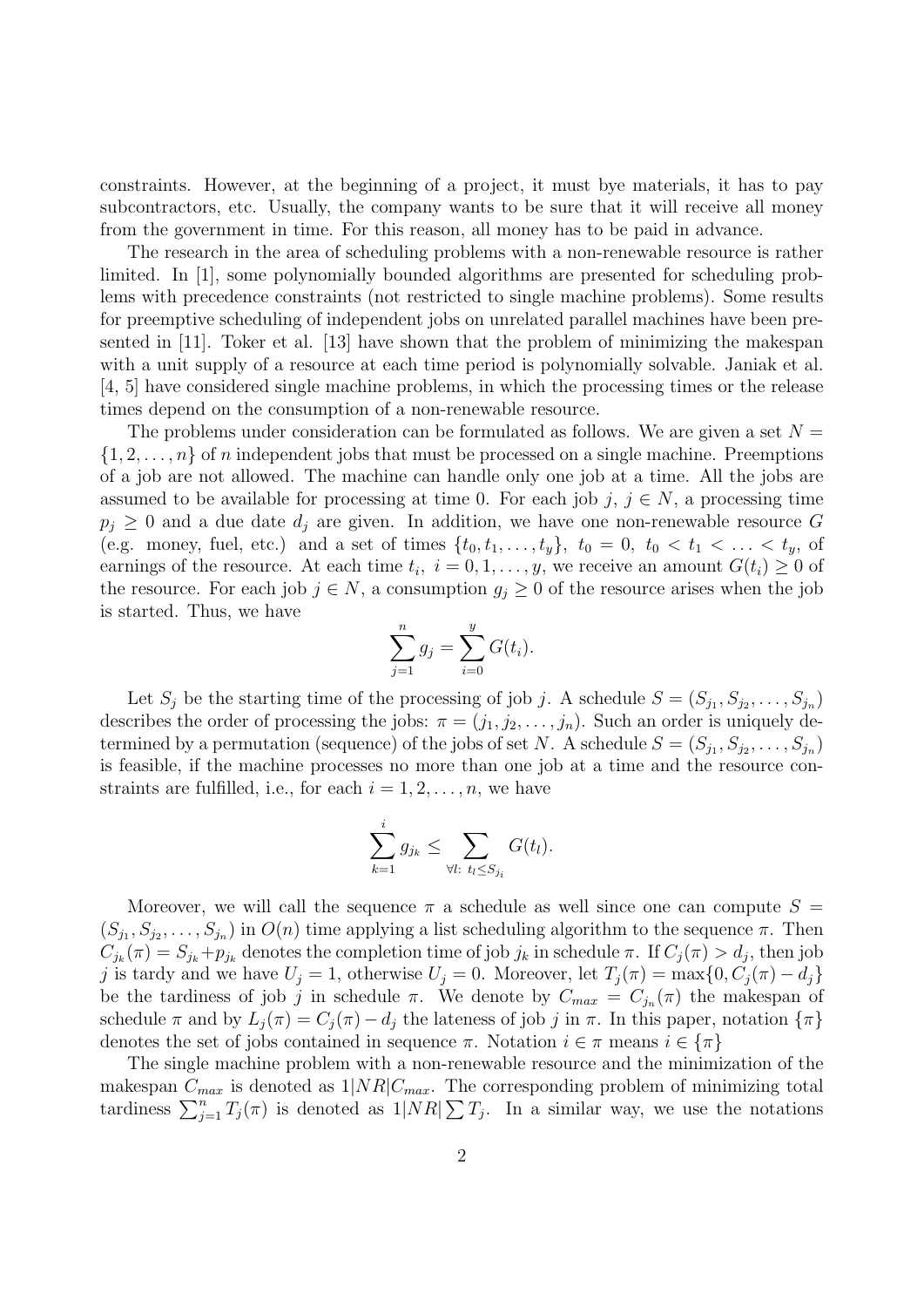$1|NR| \sum C_j$ ,  $1|NR| \sum U_j$  and  $1|NR|L_{max}$  for the problems of minimizing total completion time, the number of tardy jobs and maximum lateness.

The rest of this paper is organized as follows. In Section 2, we present some complexity results for the single machine problems mentioned above. In Section 3, we consider problem  $1|NR| \sum T_j$  and prove that this problem is NP-hard even for the special case of equal processing times. We also investigate some properties of further special cases of this problem. The budget scheduling problem of minimizing the makespan is considered in Section 4.

## 2. Some Complexity Results

In Table 1, we summarize the complexity results derived in this section.

| Obj.       | Special case                        | $NP$ -hardness, solution algorithm                  |
|------------|-------------------------------------|-----------------------------------------------------|
| func.      |                                     |                                                     |
| $C_{max}$  |                                     | <i>NP</i> -hard in the strong sense (reduc-         |
|            |                                     | tion from the 3-partition problem, see              |
|            |                                     | Theorem 1)                                          |
| $\sum U_j$ |                                     | $NP$ -hard in the strong sense (Theo-               |
|            |                                     | rem 1)                                              |
| $L_{max}$  |                                     | $NP$ -hard in the strong sense (Theo-               |
|            |                                     | rem 1)                                              |
| $\sum C_j$ |                                     | $NP$ -hard in the strong sense (re-                 |
|            |                                     | duction from problem $1 r_i \sum C_i$ , see         |
|            |                                     | Theorem 2)                                          |
| $\sum T_i$ | $d_i = d$                           | $NP$ -hard in the strong sense (reduc-              |
|            |                                     | tion from the 3-partition problem, see              |
|            |                                     | Theorem 1)                                          |
| $\sum T_j$ | $g_i = g$                           | <i>NP</i> -hard (problem $1  \sum T_i$ is a sub-    |
|            |                                     | case)                                               |
| $\sum T_j$ | $p_i = p$                           | <i>NP</i> -hard (reduction from the parti-          |
|            |                                     | tion problem, see Theorem 5)                        |
|            |                                     | (in addition: $1  \sum T_i \propto 1 p_i$ =         |
|            |                                     | $p, G(t) = 1, t = 0, 1, \ldots \mid \sum T_i$<br>1) |
| $\sum T_j$ | $d_i = d, g_j = g$                  | $NP$ -hard (reduction from the parti-               |
|            |                                     | tion problem, see Theorem 7)                        |
|            | $\sum T_j   p_j = p,$               | polynomially solvable (see Remark 2),               |
|            | $g_1 \leq g_2 \leq \ldots \leq g_n$ | optimal solution: $\pi^* = (1, 2, \ldots, n)$       |
|            | $d_1 \leq d_2 \leq \ldots \leq d_n$ |                                                     |

Table 1: An overview on the complexity results

<sup>1)</sup> The notation  $P1 \propto P2$  means that problem  $P1$  can be polynomially reduced to  $P2$ .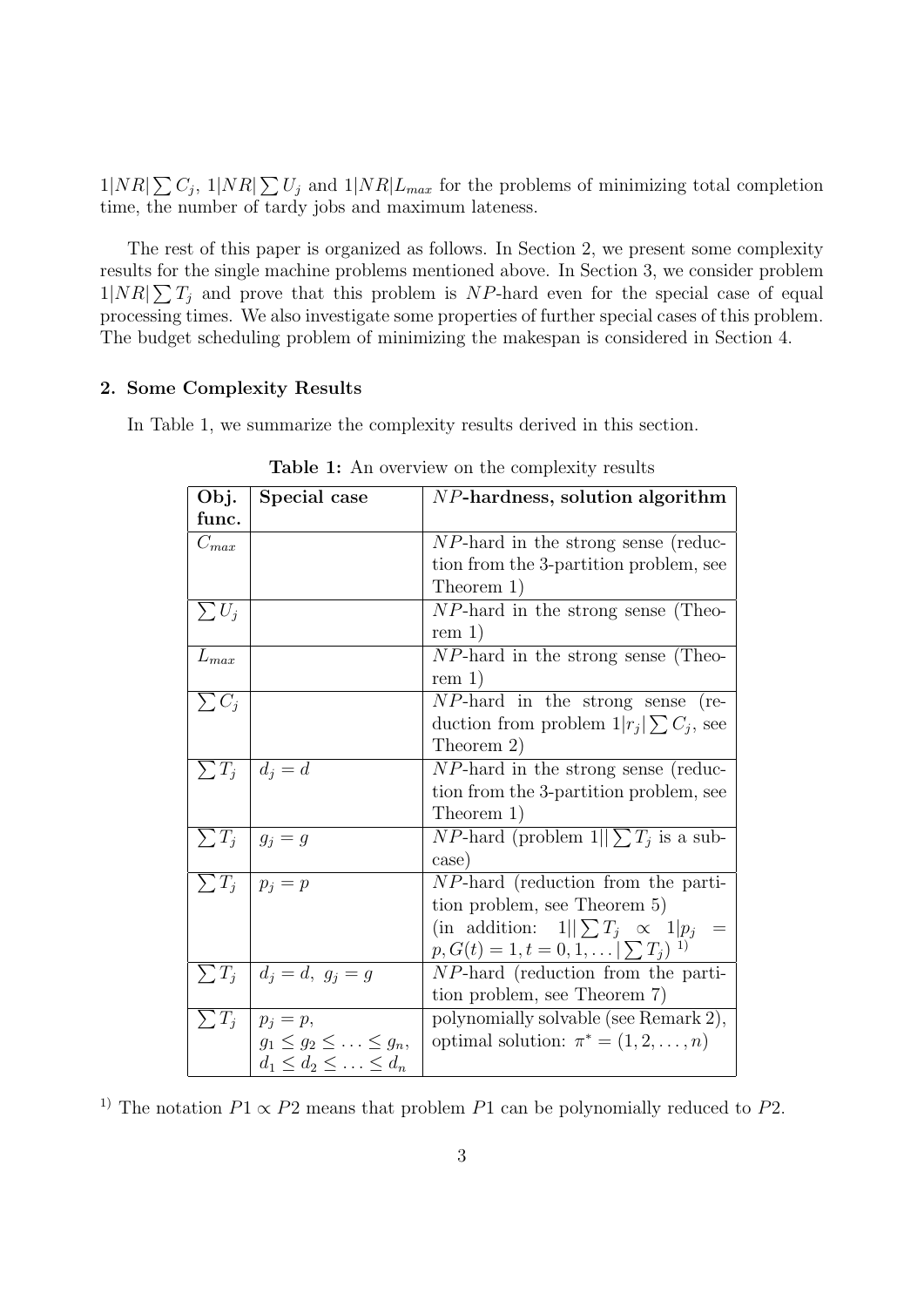In this table, we refer to the partition and 3-partition problems which are as follows.

#### Partition problem:

A set  $N = \{b_1, b_2, \ldots, b_n\}$  of numbers is given with  $b_1 \geq b_2 \geq \ldots \geq b_n > 0$  and  $b_i \in Z_+, i =$  $1, 2, \ldots, n$ . Does there exist a subset  $N' \subseteq N$  such that

$$
\sum_{i \in N'} b_i = \frac{1}{2} \sum_{i=1}^n b_i?
$$

It is known that this problem is NP-complete in the ordinary sense [3]. There exists a pseudo-polynomial algorithm for this problem [3].

The 3-partition problem is to decide whether a given set of integers can be partitioned into triplets that all have the same sum. More precisely:

#### 3-Partition problem:

Given a set N of  $n = 3m$  positive integers  $b_1, b_2, \ldots, b_n$ , where  $\sum_{i=1}^n b_i = mB$  and  $\frac{B}{4} < b_j <$ B  $\frac{B}{2}$ ,  $j = 1, 2, \ldots, n$ . Does there exist a partition of N into m subsets  $N_1, N_2, \ldots, N_m$  such that each subset consists exactly three numbers and the sum of the numbers in each subset is equal, i.e.,

$$
\sum_{b_j \in N_1} b_j = \sum_{b_j \in N_2} b_j = \ldots = \sum_{b_j \in N_m} b_j = B?
$$

The 3-partition problem is NP-complete in the strong sense [3].

**Theorem 1.** Problems  $1|NR|C_{max}$ ,  $1|NR$ ,  $d_j = d\sum T_j$ ,  $1|NR| \sum U_j$  and  $1|NR|L_{max}$  are NP-hard in the strong sense.

Proof. We give reductions from the 3-partition problem.

Consider first problem  $1|NR|C_{max}$ . Given the instance of the 3-partition problem, we define an instance of problem  $1|NR|C_{max}$  as follows. There are *n* jobs with  $g_i = p_i$  $b_j, j = 1, 2, \ldots, n$ . The times of earnings of the resource are given by  $\{t_0, t_1, \ldots, t_{m-1}\}$  $\{0, B, 2B, \ldots, (m-1)B\}$  and  $G(t_0) = G(t_1) = \ldots = G(t_{m-1}) = B$ . It is obvious that  $C_{max} = mB$  if and only if the answer for the 3-partition problem is "YES". In this case, there are no idle times in an optimal schedule.

For problems  $1|NR, d_j = d \sum T_j$ ,  $1|NR| \sum U_j$  and  $1|NR|L_{max}$ , we define in addition to the above data  $d_j = d = mB$  for  $j = 1, 2, ..., n$ . Then  $\sum T_j = 0$  holds if and only if the answer for the 3-partition problem is "YES". Similarly, we have  $\sum U_j = 0$  and  $L_{max} = 0$  if and only if the answer for the 3-partition problem is "YES".  $\Box$ 

**Theorem 2.** Problem  $1|NR| \sum C_j$  is NP-hard in the strong sense.

**Proof.** It is known that the problem  $1|r_j| \sum C_j$  is NP-hard in the strong sense [9].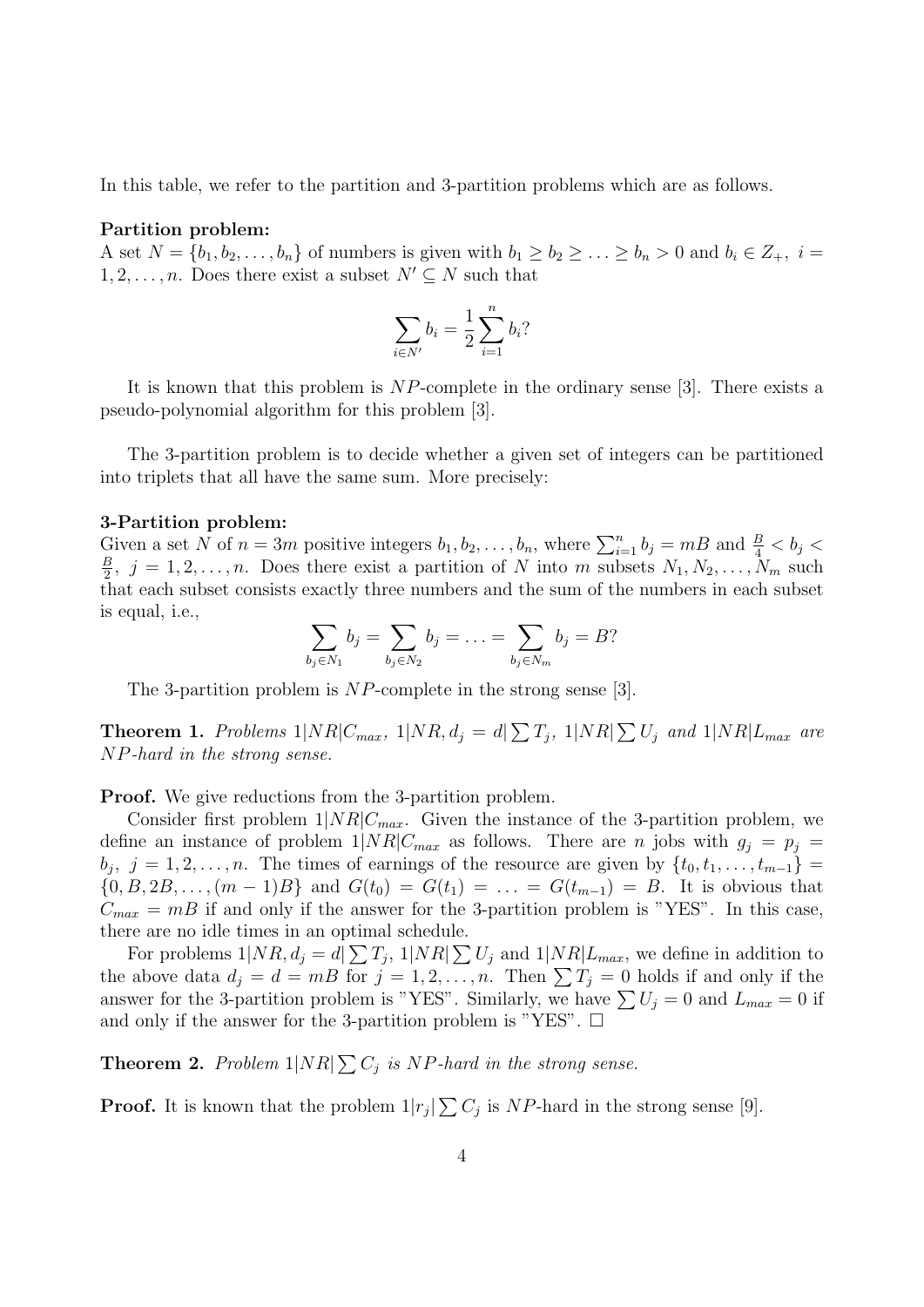The reduction from problem  $1|r_j| \sum C_j$  to problem  $1|NR| \sum C_j$  can be described as follows. For problem  $1|r_j|\sum C_j$ , there are given n jobs with  $r_1 \leq r_2 \leq \ldots \leq r_n$ . We consider the following instance of problem  $1|NR| \sum C_j$ . There are *n* jobs and the times of earnings of the resource are given by  $t_1 = r_1, t_2 = r_2, \ldots, t_n = r_n$ . Moreover, let  $G(t_i) = g_i = 10^{i-1}$ ,  $i =$  $1, 2, \ldots, n$ . If there are several jobs  $l, l + 1, \ldots, m - 1, m$ , with the same release date, then we assume  $G(t_l) = \sum_{j=l}^{m} g_j = \sum_{j=l}^{m} 10^{j-1}$ . Note that we have

$$
\sum_{i=1}^{k} g_k = 1 \cdot \frac{10^k - 1}{10 - 1} < 10^k = g_{k+1}, \quad 1 \le k < n,
$$

i.e., for any feasible schedule, we have  $S_{k+1} \geq t_{k+1} = r_{k+1}$ .

It is obvious that there is a one-to-one correspondence between feasible schedules for both problems and the corresponding objective function values. Therefore, problem  $1|NR| \sum C_j$ is NP-hard in the strong sense, too.

 $\Box$ 

**Theorem 3.** Problem  $1|NR, d_j = d\sum T_j$  is not in APX, where APX is the class of optimization problems that allow polynomial-time approximation algorithms with an approximation ratio bounded by a constant.

For the proof, it suffices to note that the special case of problem  $1|NR, d_j = d|\sum T_j$ with the optimal value  $\sum T_j = 0$  is NP-hard in the strong sense.

# 3. Problem  $1|NR|\sum T_j$

The classical scheduling problem  $1||\sum T_j$  is NP-hard in the ordinary sense [2, 7]. A dynamic programming algorithm of pseudo-polynomial time complexity  $O(n^4 \sum p_j)$  has been proposed by Lawler [6]. The state-of-the-art algorithms by Szwarc et al. [12] can solve special instances [10] of this problem for  $n \leq 500$  jobs. Some polynomially solvable special cases for problem  $1||\sum T_i$  have been given e.g. by Lazarev and Werner [8].

We start this section with the consideration of subproblem  $1|NR, p_j = p|\sum T_j$  with equal processing times. Then in the second subsection, we give a proof of NP-hardness for the special case  $1/NR$ ,  $d_j = d$ ,  $g_j = g(\sum T_j)$ . In the last subsection, we present some properties of problem  $1|NR| \sum T_j$  with arbitrary processing times.

3.1. Special Case  $1|NR, p_j = p \sum T_j$ 

For this special case, we can present the following trivial result:

**Remark 1.** For problem  $1/NR$ ,  $p_j = p_j\sum T_j$ , there exists an optimal schedule which has the structure  $\pi = (\pi_1, \pi_2, \dots, \pi_y)$ , where the jobs in the partial schedule  $\pi_i$ ,  $i = 1, 2, \dots, y$ , (for the definition of  $y$ , see the description of this problem in Section 1) are processed in EDD (earliest due date) order.

In addition, we obtain the following polynomially solvable case.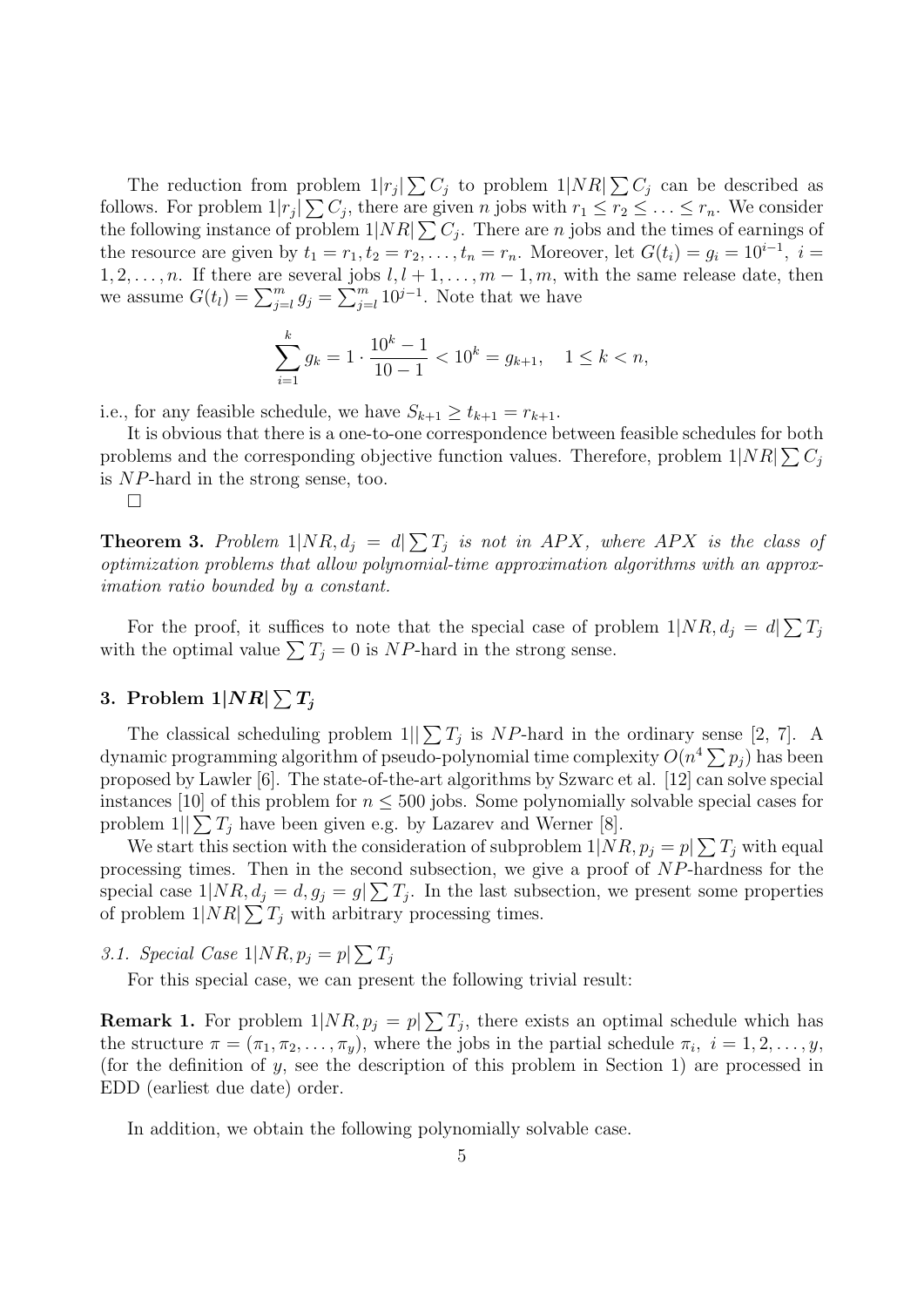**Remark 2.** For the special case of problem  $1|NR, p_j = p|\sum T_j$  with  $g_1 \le g_2 \le \ldots \le$  $g_n, d_1 \leq d_2 \leq \ldots \leq d_n$ , schedule  $\pi^* = (1, 2, \ldots, n)$  is optimal.

The proof of polynomial solvability of this special case is trivial. For the two sequences  $\pi = (\pi_1, k, l, \pi_2)$  and  $\pi' = (\pi_1, l, k, \pi_2)$ , where  $l < k$ , we have

$$
\sum_{j=1}^{n} T_j(\pi) - \sum_{j=1}^{n} T_j(\pi') \ge (T_k(\pi) + T_l(\pi)) - (T_k(\pi') + T_l(\pi')) \ge 0
$$

since  $C_l(\pi') \leq C_k(\pi)$ ,  $C_k(\pi') \leq C_l(\pi)$  and  $d_l \leq d_k$ .

Next, we consider a more specific situation, namely a sub-problem denoted as  $1/NR$ :  $\alpha_t = 1, p_j = p \sum T_j$  (see below). After proving NP-hardness of this special case, we consider another special case denoted as  $1/NR$ ,  $G(t) = M$ ,  $p_j = p\sum T_j$  and derive a relation between these two sub-problems. Then we give a proof of NP-hardness for problem  $1|NR, p_i =$  $p|\sum T_j$ .

Now we consider the situation, where the times of earnings of the resource are given by  $\{t_1, t_2, \ldots, t_y\} = \{1, 2, \ldots, \sum g_j\}, t_1 = 1, t_2 = 2, \ldots, t_y = \sum g_j$ , and  $G(t_i) = 1$  for  $i = 1, 2, \ldots, y$ . This condition is denoted as  $\alpha_t = 1$  [13]. Therefore, we can denote this problem as  $1|NR: \alpha_t = 1, p_j = p \sum T_j$ .

**Theorem 4.** Problem  $1|NR: \alpha_t = 1, p_j = p \sum T_j$  is NP-hard.

**Proof.** We give the following reduction from problem  $1||\sum T_j$ . Given an instance of problem  $1||\sum T_j$  with processing times  $p'_j$  and due dates  $d'_j$  for  $j = 1, 2, ..., n$ , we construct an instance of problem  $1|NR: \alpha_t = 1, p_j = p \geq T_j$  as follows. Let  $g_j = p'_j$ ,  $p_j = 0$  and  $d_j = d'_j$ for  $j = 1, 2, \ldots, n$ . Then both problems are equivalent.  $\Box$ 

It can be noted that the special case  $1/NR$ :  $\alpha_t = 1, p_j = 0 | \sum T_j$  can be solved in  $O(n^4 \sum g_j)$  time by Lawler's algorithm [6] since we obtain a problem  $1||\sum T_j$  with processing times  $g_j$ . As we have already noted, later in Theorem 6, we will present another NP-hardness proof for problem  $1|NR: p_j = p \geq T_j$ . The reason for this is as follows. Let I be an instance of problem  $1|NR: p_j = p \geq T_j$  and x be a string of the form

$$
"p, d_1, d_2, \ldots, d_n, g_1, g_2, \ldots, g_n, t_0, t_1, \ldots, t_y, G(t_0), G(t_1), \ldots, G(t_y)"
$$

encoding the instance I under a reasonable encoding scheme  $e$ . According to the definition in [3], we have  $LENGTH[I] = n + y$ . In fact, the string x consists of  $2n + 2y + 3$  numbers. However, if we consider the problem  $1/NR$ :  $\alpha_t = 1, p_j = 0 \sum T_j$  as a special case of the problem  $1|NR: p_j = p \geq T_j$  and use the same encoding scheme, then  $LENGTH[I] =$  $n + y = n + \sum g_j$ , i.e., the length of the input is pseudo-polynomial. Since, as mentioned above, the problem  $1|NR: \alpha_t = 1, p_j = 0 \geq T_j$  can be solved in  $O(n \sum g_j)$  time by Lawler's algorithm, the complexity of this algorithm would polynomially depend on the input length  $LENGTH[I] = n + \sum g_j$ . For this reason, we consider sub-problem  $1|NR : \alpha_t = 1, p_j =$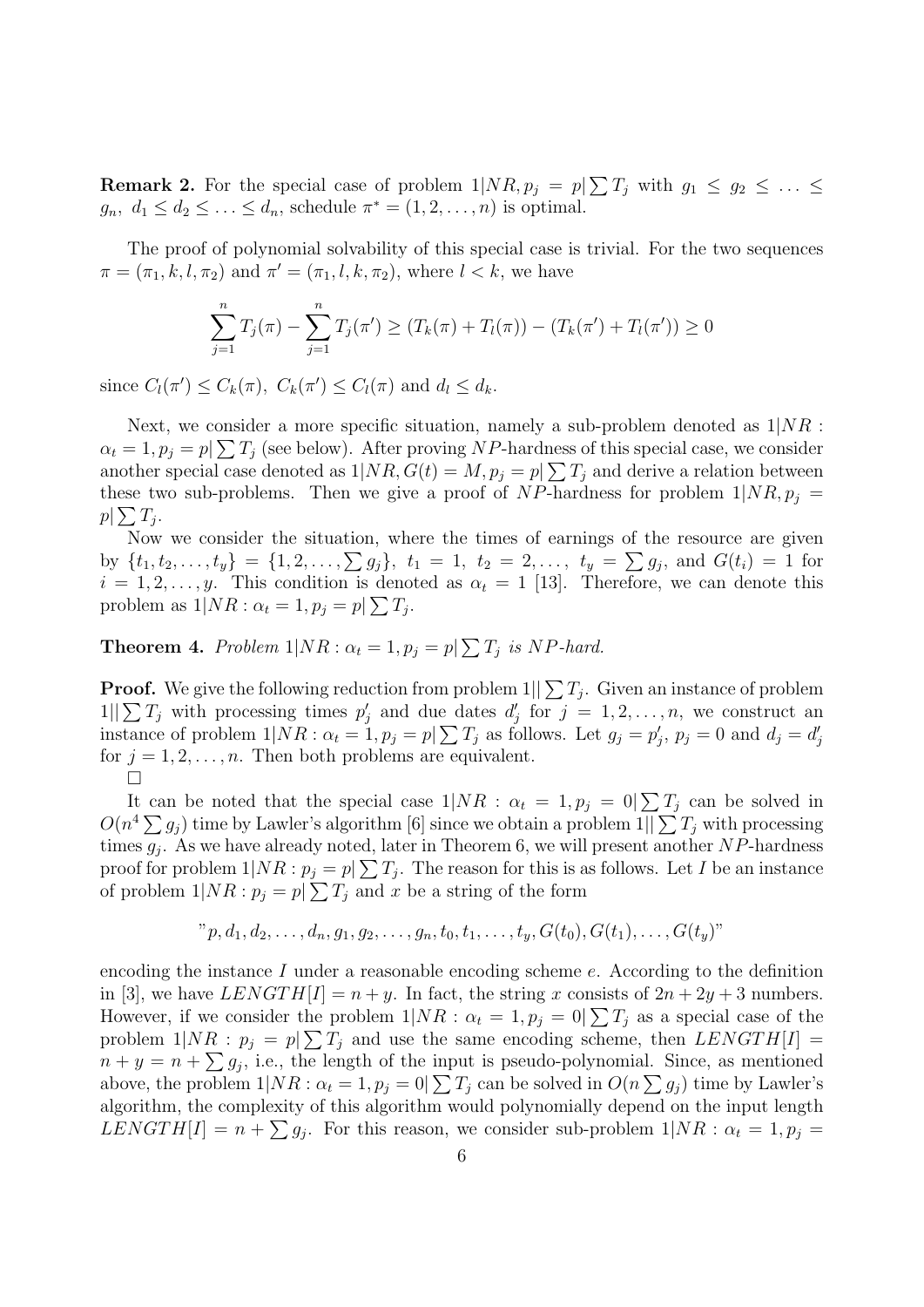$p|\sum T_j$  as a separate problem and use the encoding scheme e', in which we present an instance as a string

$$
"p, d_1, d_2, \ldots, d_n, g_1, g_2 \ldots, g_n"
$$

i.e.,  $LENGTH[I] = n$ .

We consider the sub-case of problem  $1/NR$ ,  $p_j = p/\sum T_j$ , where the times of earnings of the resource are given by  $t_1 = M$ ,  $t_2 = 2M, \ldots, t_n = nM$  and  $G(t_i) = M$  for all  $i =$  $1, 2, \ldots, n$ , where  $M = \frac{\sum g_j}{n}$  $\frac{1}{n}$  such that  $M \in Z_+$ . We denote this special case by  $1/NR$ ,  $G(t) =$  $M, p_j = p \mid \sum T_j.$ 

Two instances of problems  $1/NR$ :  $\alpha_t = 1, p_j = p/\sum T_j$  and  $1/NR$ ,  $G(t) = M, p_j =$  $p|\sum T_j$  are called corresponding, if all parameters  $d_j$ ,  $p_j$ ,  $g_j$ ,  $j = 1, 2, \ldots, n$ , for the two instances are the same.

Now we investigate a relation between the values of the objective function  $\sum T_j$  for two corresponding instances. First, we show that these two instances can have different optimal sequences (see Remark 3). Then we consider the special case of  $d_i = 0$  for  $j = 1, 2, \ldots, n$ such that objective function  $\sum T_j$  turns into the special case of  $\sum C_j$ , and we investigate the difference between the function values of the same sequence for the two problems mentioned above (see Remarks 4 and 5).

**Remark 3.** There exist two corresponding instances of problems  $1/NR$ :  $\alpha_t = 1, p_j =$  $p|\sum T_j$  and  $1|NR, G(t) = M, p_j = p|\sum T_j$  which have different optimal schedules.

We consider an instance with  $n = 2$  jobs and  $p_1 = p_2 = 1$ ,  $g_1 = 1$ ,  $g_2 = 5$ ,  $d_1 = 7$ ,  $d_2 = 6$ . For problem  $1|NR: \alpha_t = 1, p_j = p \sum T_j$ , we have  $\sum T_j(\pi^1) = 0$  and  $\sum T_j(\pi^2) = 1$ , where  $\pi^1 = (2, 1)$  and  $\pi^2 = (1, 2)$ . On the other hand, for the problem  $1/NR$ ,  $G(t) = M$ ,  $p_j =$  $p|\sum T_j$ , we have  $\sum T_j(\pi^1) = 2$  and  $\sum T_j(\pi^2) = 1$ . Thus, the above two instances have different optimal schedules.

Now, let  $d_i = 0$  for  $j = 1, 2, ..., n$ . For two corresponding instances of problems  $1/NR$ :  $\alpha_t = 1, p_j = 1 \mid \sum C_j$  and  $1 \mid NR, G(t) = M, p_j = 1 \mid \sum C_j$ , let  $C_j(\pi)$  be the completion time of job j according to the job sequence  $\pi$  for the first problem and  $C'_{j}(\pi)$  be the completion time of the same job according to  $\pi$  for the second problem. Then we can prove the following remark.

**Remark 4.** For two corresponding instances of problems  $1|NR: \alpha_t = 1, p_j = 1|\sum C_j$  and  $1|NR, G(t) = M, p_j = 1|\sum C_j$ , we have

$$
\frac{\sum_{j=1}^{n} C'_j(\pi)}{\sum_{j=1}^{n} C_j(\pi)} < 2.
$$
\n(1)

**Proof.** First, we show that inequality

$$
C_j'(\pi) - C_j(\pi) \le M - 1\tag{2}
$$

holds for each job  $j, j = 1, 2, ..., n$ . We denote  $S'_{j}(\pi) = C'_{j}(\pi) - p_{j} = C'_{j}(\pi) - 1$ .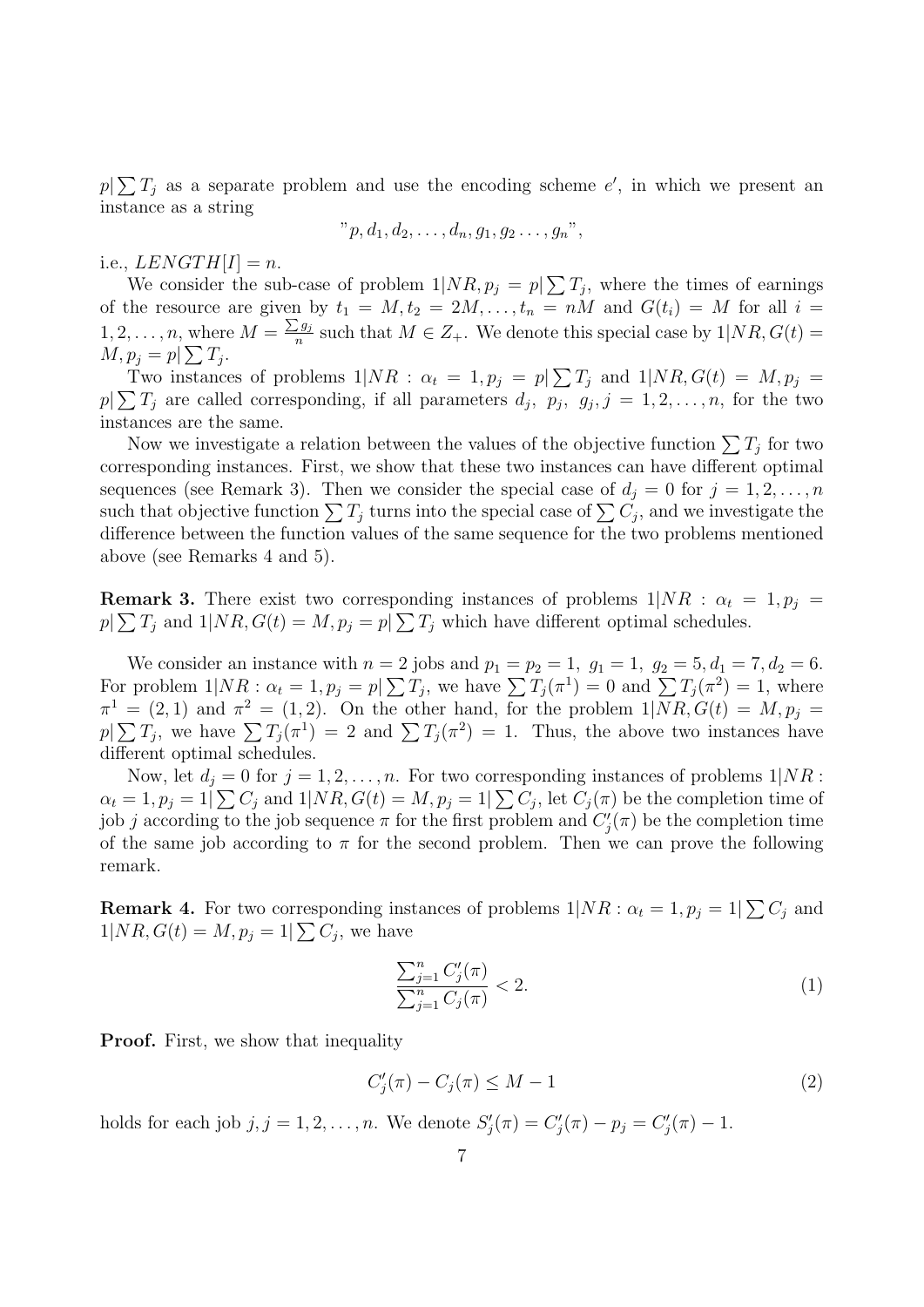Let  $\pi = (1, 2, \ldots, i, i + 1, \ldots, j, \ldots, n)$ . Then there exists a natural number k such that

$$
S_{i-1}(\pi) < (k-1)M \le S_u(\pi) < kM
$$

for  $u = i, i + 1, \ldots, j$ . In addition, it is obvious that

$$
S'_u(\pi) < (k+1)M
$$

for  $u = i, i + 1, \ldots, j$ . If the jobs  $i, i + 1, \ldots, j$  are processed from time kM in schedule  $\pi$ for problem  $1/NR$ ,  $G(t) = M$ ,  $p_j = 1/\sum C_j$ , then  $S_i(\pi) > (k-1)M$  and

$$
S'_{j}(\pi) - kM = \sum_{l \in \{i, i+1, \dots, j-1\}} p_{l} = j - i < S_{j}(\pi) - (k-1)M.
$$

Thus, inequality (2) holds.

Moreover, we have  $C_{max}(\pi) \geq nM + 1$  since  $t = nM$  is the last time of earnings of the resource, i.e.,  $nM$  is a lower bound for  $C_{max}$  and  $C'_{max}$ . Hence, we get

$$
\sum_{j=1}^{n} C'_j(\pi) - \sum_{j=1}^{n} C_j(\pi) \le n(M-1) < C_{\max}(\pi) < \sum_{j=1}^{n} C_j(\pi).
$$

Therefore, inequality (1) holds.

 $\Box$ 

**Remark 5.** There exists an instance of the problems  $1/NR$ :  $\alpha_t = 1, p_j = 1/\sum C_j$  and  $1|NR, G(t) = M, p_j = 1|\sum C_j$  for which we have

$$
\frac{\sum_{j=1}^{n} C'_j(\pi)}{\sum_{j=1}^{n} C_j(\pi)} \approx 2 - \frac{1}{n}.
$$

**Proof.** Let us consider the following instance. There are given n jobs with  $g_i = 1$ ,  $j =$  $1, 2, \ldots, n-1$  and  $g_n = nM - (n-1)$ , where  $M = n^3 \sum_{j \in N \setminus \{n\}} g_j$ . For schedule  $\pi =$  $(1, 2, \ldots, n)$ , using inequality (2) in the proof of Remark 4, we obtain

$$
\sum_{j=1}^{n-1} C'_j(\pi) - \sum_{j=1}^{n-1} C_j(\pi) = (n-1)(M-1),
$$

Moreover, we have

$$
C_n = C_{max} = C'_n = nM + 1.
$$

This yields

$$
\sum_{j=1}^{n} C_j(\pi) = 2 + 3 + \dots + n + nM + 1
$$

$$
= \frac{n(n+1)}{2} - 1 + nM + 1.
$$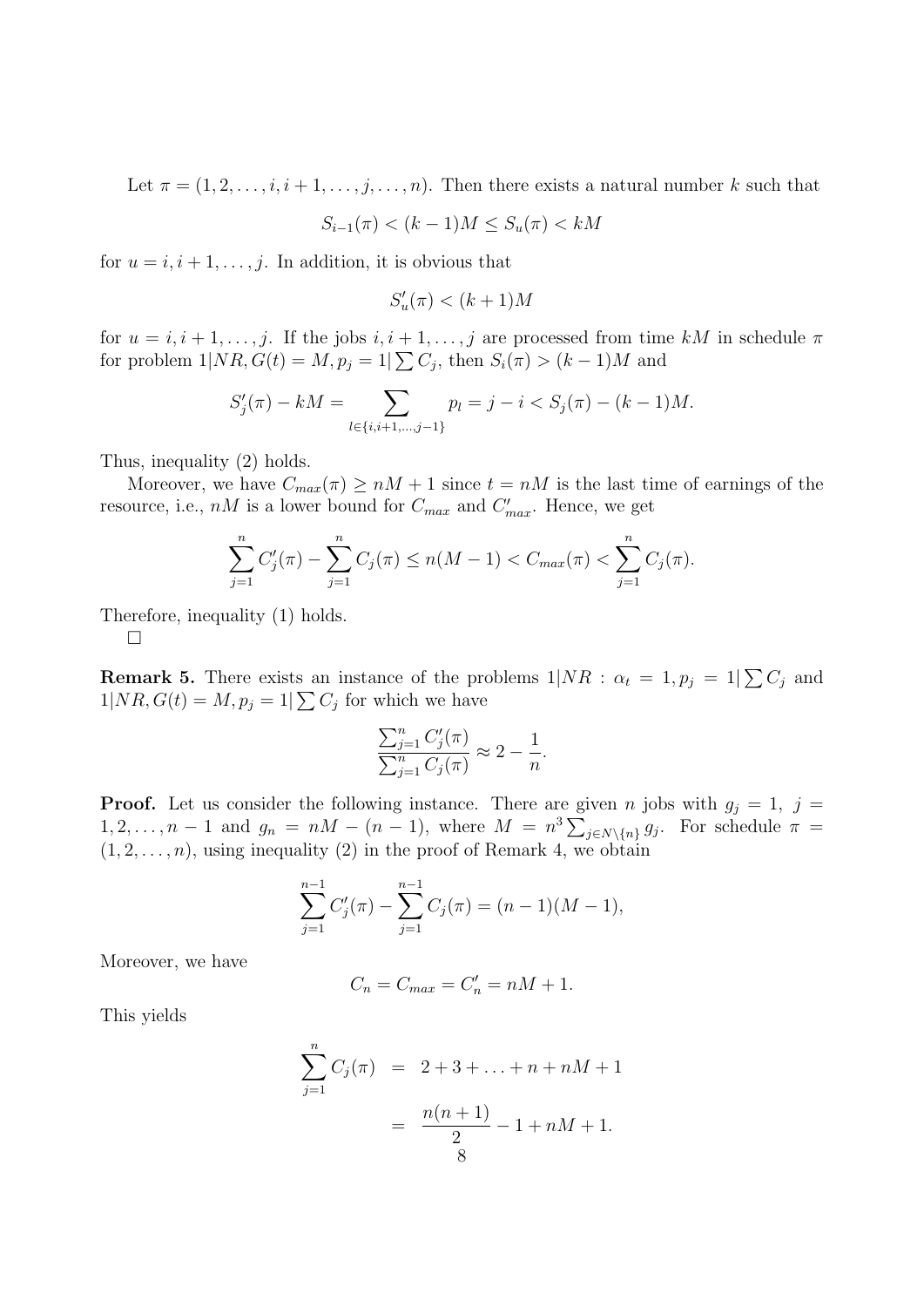Let  $n$  be fixed. Then we obtain

$$
\lim_{M \to \infty} \frac{\sum_{j=1}^{n} C'_j(\pi)}{\sum_{j=1}^{n} C_j(\pi)} = \lim_{M \to \infty} \frac{(n-1)(M-1) + \frac{n(n+1)}{2} + nM}{\frac{n(n+1)}{2} + nM}
$$

$$
= \frac{2n-1}{n}
$$

$$
= 2 - \frac{1}{n}.
$$

 $\Box$ 

Now we consider the sub-case of the problem  $1/NR$ ,  $p_j = p/\sum T_j$ , where the number of times of earnings of the resource given by  $t_0, t_1, \ldots, t_y$  is less than or equal to n, i.e.,  $y \le n$ (we remind the discussion after the proof of Theorem 4).

**Theorem 5.** The special case  $1|NR, p_j = p| \sum T_j$ , where the number of times of earnings of the resource given by  $t_0, t_1, \ldots, t_y$  is less than or equal to n, is NP-hard.

Proof. The reduction is done from the partition problem. We consider an instance of the scheduling problem with *n* jobs and  $p_j = 0, g_j = b_j$  for all  $j = 1, 2, ..., n$ . Two times of earnings of the resource  $t_0 = 0$  and  $t_1 = M$  are given, where  $M = (n \sum_{j=1}^n b_j)^2$  and  $G(t_0) = G(t_1) = \frac{1}{2} \sum_{j=1}^n b_j$ . In addition, the due dates  $d_j = M - g_j$  for  $j = 1, 2, ..., n$  are given.

Then all optimal schedules have the form  $\pi = (E, F)$  with the following property. For all jobs  $j \in E$ , we have

$$
C_j(\pi) = 0
$$
,  $T_j(\pi) = 0$ ,  $\sum_{j \in E} g_j \le \frac{1}{2} \sum_{j=1}^n b_j$ 

and for all jobs  $j \in F$ , we have

$$
C_j(\pi) = M, \quad T_j(\pi) = M - d_j = g_j.
$$

Then the instance of the partition problem has an answer "YES" if and only if in an optimal schedule  $\pi$  of problem  $1|NR, p_j = p \geq T_j$ , we have

$$
\sum_{j=1}^{n} T_j(\pi) = \frac{1}{2} \sum_{j=1}^{n} b_j.
$$

 $\Box$ 

As an immediate corollary of Theorem 5 we obtain that problem  $1|NR, p_j = p|\sum T_j$  is NP-hard which is the result presented in Table 1.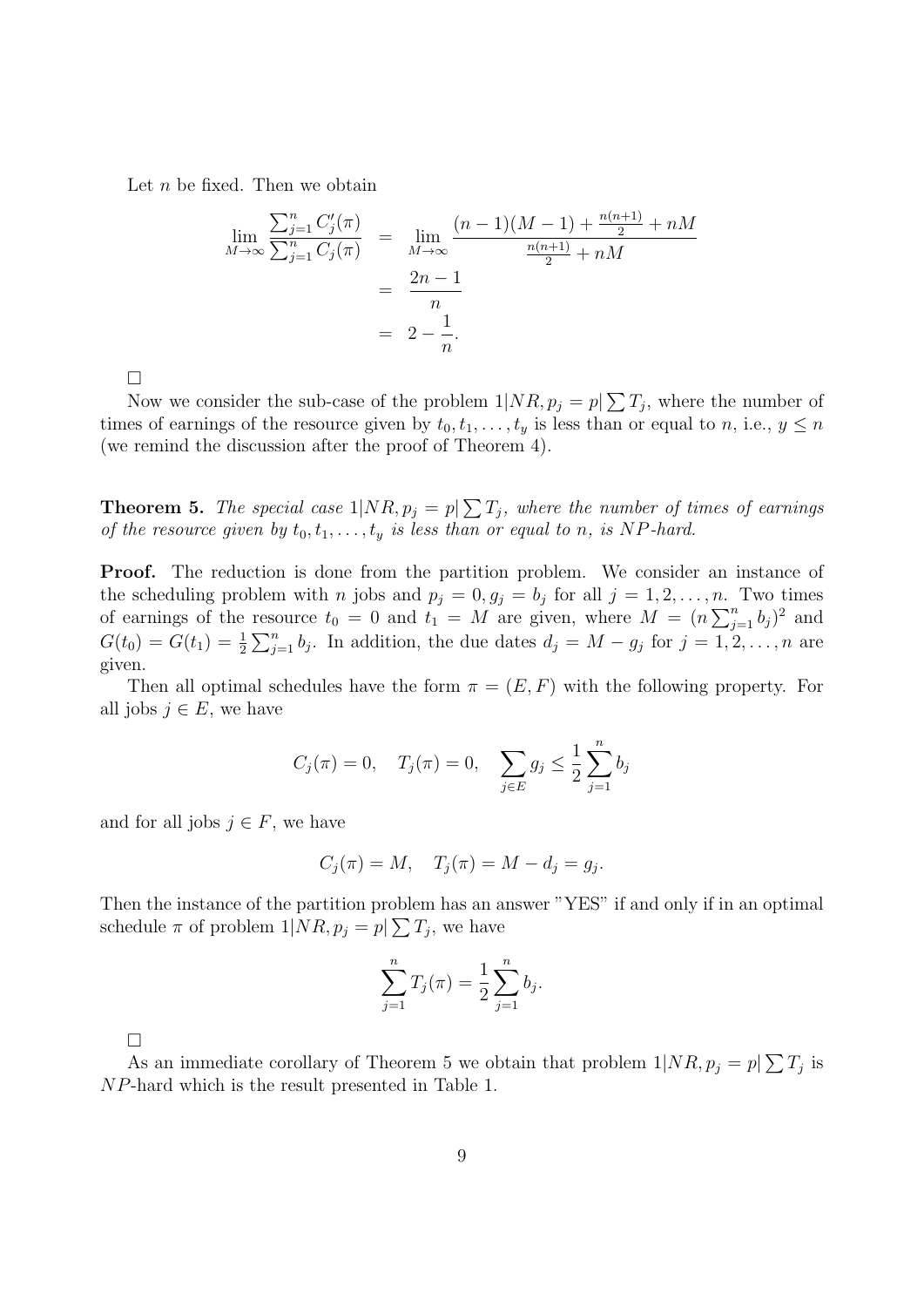3.2. Special Case  $1|NR, d_j = d, g_j = g\sum T_j$ 

In this subsection, a proof of NP-hardness for the special case  $1|NR, d_j = d, g_j = g(\sum T_j)$ is presented.

We give the following reduction from the partition problem. Denote  $M = (n \sum_{j=1}^n b_j)^n$ . Let us consider the following instance with the set of jobs  $N = \{1, 2, \ldots, 2n + 1\}$ :

$$
\begin{cases}\np_{2n+1} = 1, & i = 1, 2, ..., n, \\
p_{2i} = M^{n-i+1}, & i = 1, 2, ..., n, \\
p_{2i-1} = p_{2i} + b_i, & i = 1, 2, ..., n, \\
d = \sum_{i=1}^{n} p_{2i} + \frac{1}{2} \sum b_j, & G(t_0) = n, \\
t_0 = 0, & G(t_1) = 1, \\
t_1 = d, & G(t_1) = 1, \\
t_2 = t_1 + \sum b_j + 1, & G(t_2) = 1, \\
t_3 = t_2 + p_{2n} + b_n, & G(t_3) = 1, \\
\vdots & \vdots & \ddots & \vdots \\
t_i = t_{i-1} + p_{2(n-i+3)} + b_{n-i+3}, & G(t_i) = 1, \\
\vdots & \vdots & \vdots & \vdots \\
t_{n+1} = t_n + p_4 + b_2, & G(t_{n+1}) = 1.\n\end{cases}
$$
\n(3)

It is obvious that there are at least  $n + 1$  tardy jobs in any feasible schedule. We define a canonical schedule as a schedule of the form

$$
(V_{1,1}, V_{2,1}, \ldots, V_{i,1}, \ldots, V_{n,1}, 2n+1, V_{n,2}, \ldots, V_{i,2}, \ldots, V_{2,2}, V_{1,2}),
$$

where

$$
\{V_{i,1}, V_{i,2}\} = \{2i-1, 2i\}, \quad i = 1, 2, \dots, n.
$$

Moreover, let  $\pi = (E, F)$  and for the two partial schedules E and F, we have  $|\{E\}| = n$  and  $|\{F\}| = n + 1$ . Note that in any canonical schedule, all jobs in sub-sequence F are tardy, the last job in sub-sequence  $E$  can be tardy or on-time while all other jobs in sub-sequence  $E$  are on-time.

Theorem 6. For instance (3), there exists an optimal schedule which is canonical.

**Proof.** Without loss of generality, assume that  $n > 2$  and  $\sum b_i > 2$ .

(1) Let us first prove that job  $V_{1,2}$  (i.e., one of the jobs 1 or 2) is the last job in an optimal schedule. Assume that there exists an optimal schedule  $\pi = (\pi_1, V_{1,1}, \pi_2, V_{1,2}, \pi_3, j)$ . Denote  $P_1 = \sum_{i \in N \setminus \{V_{1,1}, V_{1,2}\}} p_i$ . It is obvious that  $C_{V_{1,2}}(\pi) > 2M^n > t_{n+1}$ . Moreover,  $2M^{n} - t_{n+1} > 2P_1.$ 

Then, for schedule  $\pi' = (\pi_1, V_{1,1}, \pi_2, \pi_3, j, V_{1,2})$ , we have

$$
\sum_{j=1}^{2n+1} T_j(\pi) - \sum_{j=1}^{2n+1} T_j(\pi') \ge (T_{V_{1,2}}(\pi) - T_{V_{1,2}}(\pi')) + (T_j(\pi) - T_j(\pi')) >
$$
  
>  $-P_1 + (C_{V_{1,2}}(\pi) - t_{n+1}) >$   
>  $-P_1 + 2M^n - t_{n+1} > P_1 > 0.$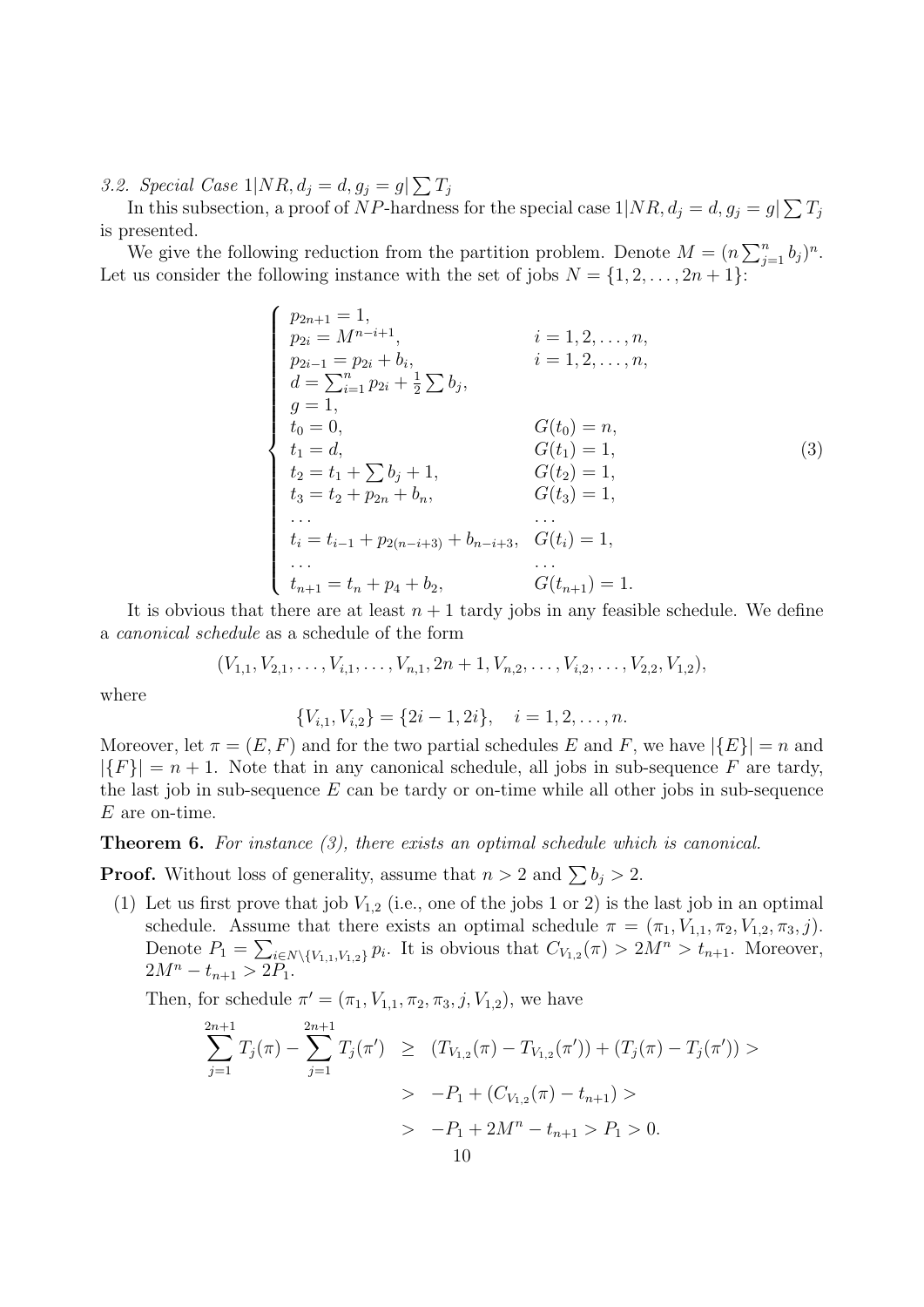Thus, schedule  $\pi$  is not optimal, and job  $V_{1,2}$  is the last job in an optimal schedule.

(2) We prove that in an optimal schedule  $\pi = (E, F)$ , job  $V_{1,1}$  belongs to sub-sequence E with  $|\{E\}| = n$ . Assume that  $\pi = (\pi_1, \pi_2, V_{1,1}, \pi_3, V_{1,2})$ , where  $\pi_1 = E$ . It is obvious that  $d - P_1 > 0$  and  $C_{V_{1,2}}(\pi) - t_{n+1} > 2M^n + d - t_{n+1} > 2M^n - P_1$ .

Let us consider schedule  $\pi' = (V_{1,1}, \pi_1, \pi_2, \pi_3, V_{1,2})$ . For each job  $i \in {\pi_1} \cup {\pi_2} \cup {\pi_3}$ , we have  $T_i(\pi') - T_i(\pi) < P_1$ . Moreover,  $T_{V_{1,2}}(\pi) - T_{V_{1,2}}(\pi') > M^n - P_1$ . Then

$$
\sum_{j=1}^{2n+1} T_j(\pi) - \sum_{j=1}^{2n+1} T_j(\pi') > M^n - P_1 - (2n-1)P_1 > 0,
$$

since  $M^n > \frac{1}{2}M \cdot P_1 > 2nP_1$ . Thus, in an optimal schedule  $\pi = (E, F)$ , job  $V_{1,1}$  belongs to sub-sequence E with  $|\{E\}| = n$ .

- (3) Let us show that there exists an optimal schedule  $\pi = (E, F)$ , where job  $V_{1,1}$  is the first job.
	- $(3.1)$  First, we prove that in an optimal schedule, only one of the jobs  $V_{2,1}$  and  $V_{2,2}$  can be in sub-sequence  $E$ . In contradiction, without loss of generality, assume that  $\pi = (V_{2,1}, V_{2,2}, \pi_1, V_{1,1}, j, \pi_2, V_{1,2}),$  where  $\{V_{2,1}, V_{2,2}\}\bigcup \{\pi_1\}\bigcup \{V_{1,1}\} = \{E\}$  and j is the first job in sub-sequence  $F$ . From the previous item, it is obvious that there exists an optimal schedule, where  $V_{1,1}$  is sequenced on position n since job  $V_{1,1}$ belongs to E with  $|\{E\}| = n$ . Denote  $P = \sum_{i \in \{V_{2,1}, V_{2,2}\}\cup \{\pi_1\}\cup \{V_{1,1}\}}$ .

If  $P - p_{V_{2,2}} \le d$ , then schedule  $\pi' = (V_{1,1}, V_{2,1}, \pi_1, V_{2,2}, j, \pi_2, V_{1,2})$  is also optimal, and job  $V_{1,1}$  is the first job.

Otherwise, if  $P - p_{V_{2,2}} > d$ , then  $T_j(\pi) > p_{V_{2,2}}$  and  $T_{V_{1,1}}(\pi) > p_{V_{2,2}}$ . Let us consider schedule  $\pi' = (V_{2,1}, \pi_1, V_{1,1}, j, V_{2,2}, \pi_2, V_{1,2})$ . It is easy to show that  $C_{V_{2,2}}(\pi') =$  $C_j(\pi) < d + 2p_{V_{2,2}}$ . Thus, we have

$$
\sum_{j=1}^{2n+1} T_j(\pi) - \sum_{j=1}^{2n+1} T_j(\pi') > 0.
$$

Now it is easy to show that for schedule  $\pi'' = (V_{1,1}, \pi_1, V_{2,1}, j, V_{2,2}, \pi_2, V_{1,2}),$  we have  $\ddot{\Omega}$ 

$$
\sum_{j=1}^{2n+1} T_j(\pi'') = \sum_{j=1}^{2n+1} T_j(\pi')
$$

since  $\sum_{i\in \{V_{2,1}\}\bigcup \{\pi_1\}\bigcup \{V_{1,1}\}} p_i - d < p_{V_{2,1}}$ , and so job  $V_{1,1}$  is the first job.

(3.2) If  ${V_{2,1}, V_{2,2}} \notin E$ , then all jobs from sub-sequence E are not tardy in any schedule of the type  $\pi = (E, F)$ , where  $V_{1,2} \in F$ . Thus, job  $V_{1,1}$  is the first job, too.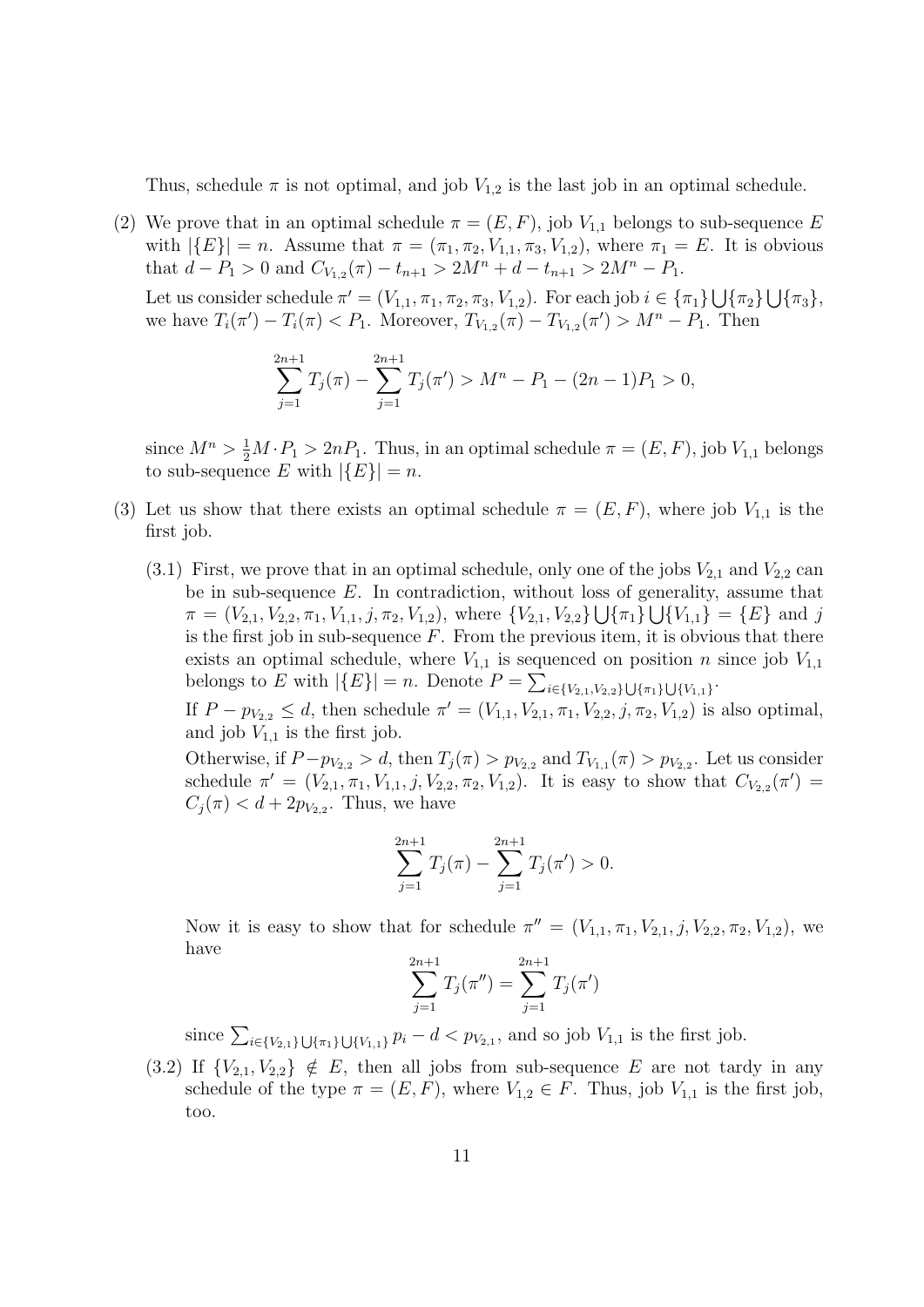- (4) Now we consider only optimal schedules of the type  $\pi = (V_{1,1}, \pi_1, \pi_2, V_{1,2})$ . We use the same three steps (1) to (3) to prove that there exists an optimal schedule of the type  $\pi = (V_{1,1}, V_{2,1}, \pi'_1, \pi'_2, V_{2,2}, V_{1,2}).$
- (5) Then, by induction, we assume that there exists an optimal schedule of the type  $\pi = (V_{1,1}, V_{2,1}, \ldots, V_{i-1,1}, \pi_1, \pi_2, V_{i-1,2}, \ldots, V_{2,2}, V_{1,2}), i \geq 3$ , and we prove according to steps  $(1)$  -  $(3)$  that there exists an optimal schedule  $\pi = (V_{1,1}, V_{2,1}, \ldots, V_{i-1,1}, V_{i,1}, \pi'_1, \pi'_2, V_{i,2}, V_{i-1,2}, \ldots, V_{2,2}, V_{1,2}).$

Thus, the theorem has been proven.  $\Box$ 

We note that in a canonical schedule, there are either  $n+1$  or  $n+2$  tardy jobs (job  $V_{n,1}$ ) can be tardy or on-time). Moreover, as we prove in the following theorem, in an optimal canonical schedule, there are only  $n + 1$  tardy jobs and thus, all jobs in sub-sequence E are on-time.

Theorem 7. The instance of the partition problem has an answer "YES" if and only if in an optimal canonical schedule, equality

$$
\sum_{j \in E} p_j = d
$$

holds.

**Proof.** For a canonical schedule  $\pi$ , we have

$$
\sum_{j=1}^{2n+1} T_j(\pi) = T_{V_{n,1}} + T_{2n+1} + \sum_{i=1}^n T_{V_{i,2}}
$$
  
=  $T_{V_{n,1}} + T_{2n+1} + \sum_{i=1}^n (t_{n-i+2} + p_{2i} + \phi(i)b_i),$ 

where

$$
\phi(i) = \begin{cases} 1, & \text{if } V_{i,2} = V_{2i-1}, \\ 0, & \text{if } V_{i,2} = V_{2i}. \end{cases}
$$

In addition, inequalities  $0 \leq T_{V_{n,1}} \leq \frac{1}{2}$  $\frac{1}{2} \sum b_i$  and  $1 \le T_{V_{2n+1}} \le \frac{1}{2}$  $\frac{1}{2}\sum b_i + 1$  hold. In fact, we want to minimize the value

$$
T_{V_{n,1}} + T_{2n+1} + \sum_{i=1}^{n} \phi(i)b_i.
$$

We attain the minimal value

$$
T_{V_{n,1}} + T_{2n+1} + \sum_{i=1}^{n} \phi(i)b_i = 0 + 1 + \frac{1}{2} \sum_{i=1}^{n} b_i
$$
  
12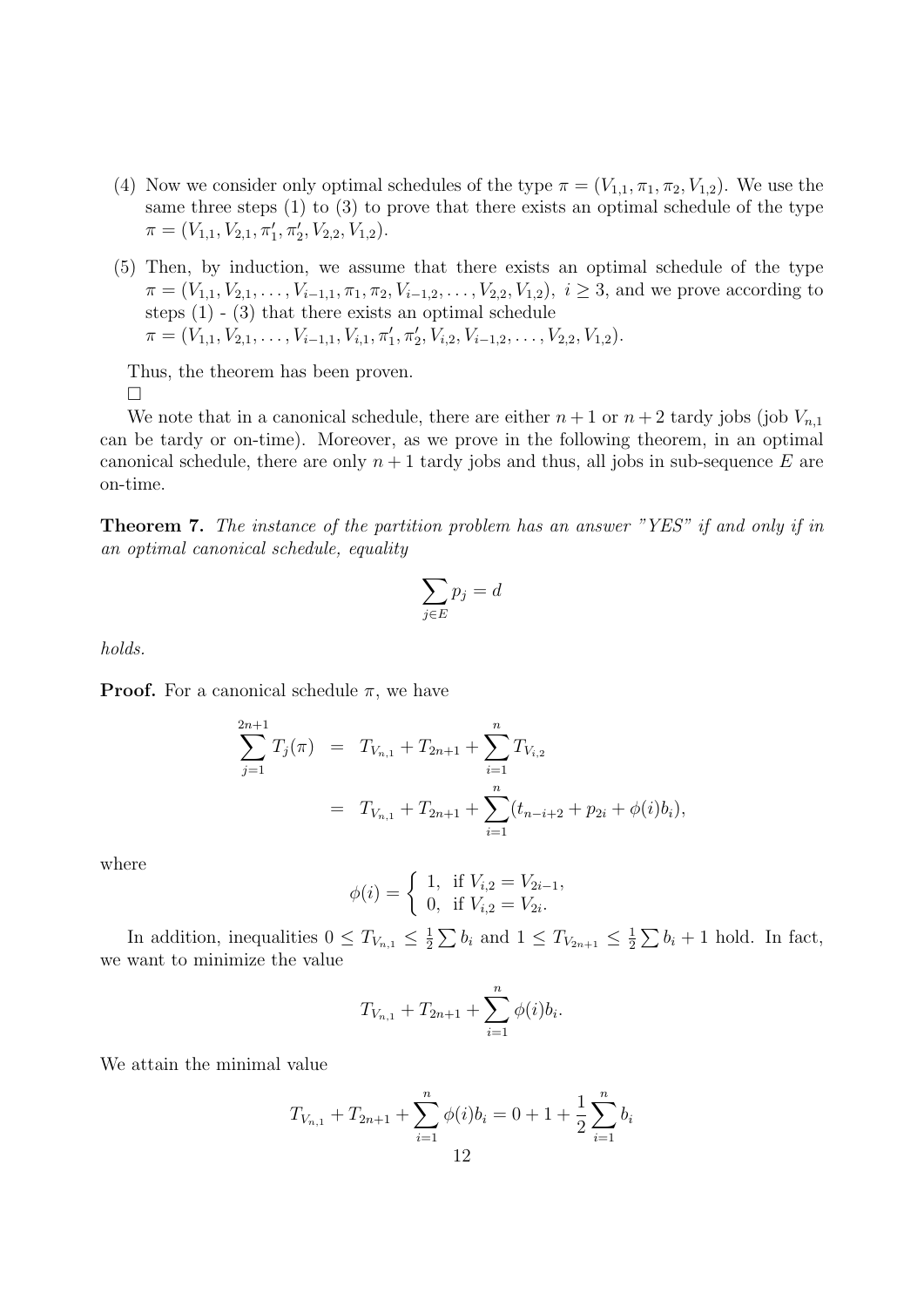if and only if  $C_{V_{n,1}} = d$ , i.e.,

$$
\sum_{j \in E} p_j = d.
$$

 $\Box$ 

Thus, the special case  $1/NR$ ,  $d_j = d$ ,  $g_j = g\sum T_j$  is NP-hard.

3.3. Properties of the problem  $1|NR| \sum T_j$ 

We complete this section with some comments about the problem of minimizing total tardiness with arbitrary processing times. For this problem  $1|NR| \sum T_j$ , Lawler's proposition  $|6|$ 

$$
\min(C_j^*, d_j) \le d_j' \le \max(C_j^*, d_j)
$$

holds. However, the well-known elimination rule by Emmons [12], i.e.,

$$
p_j > p_i, \ d_j \ge d_i \Rightarrow (i \to j)
$$

does not hold. Here, the notation  $(i \rightarrow j)$  means that there exists an optimal schedule in which the processing of job  $i$  precedes the processing of job  $j$ .

Let us consider an instance with  $n = 3$  jobs and  $p_1 = p > 1$ ,  $p_2 = p_3 = 1$ ,  $d_1 = d_2$  $d_3 = p + 2, g_1 = 3, g_2 = g_3 = 2, \text{ and } G(0) = 3, G(p) = 4. \text{ For all optimal schedules}$ of this instance, we have  $(j \to i)$ ,  $p_j > p_i$ ,  $d_j \geq d_i$ . Therefore, we cannot use the exact pseudo-polynomial algorithm by Lawler [6] for the problem  $1||\sum T_i$  to solve the problem  $1|NR| \sum T_j$ .

### 4. Budget Scheduling Problems with Makespan Minimization

A budget scheduling problem is a financial scheduling problem described in this paper, where instead of the values  $g_j$ , values  $g_j^- \geq 0$  and  $g_j^+ \geq 0$  are given. The value  $g_j^-$  has the same meaning as  $g_j$  in the financial scheduling problem. However, at the completion time of job j, one has additional earnings  $g_i^+$  $j^+$  of the resource.

If we have  $g_j^- \geq g_j^+$ <sup>+</sup> for all  $j = 1, 2, \ldots, n$ , then the new instance with  $g_j = g_j^- - g_j^+$  $y_j^+$  is not equivalent to the original one. Let  $G = \sum_{j=1}^{n} (g_j^- - g_j^+)$  $(j^+)_j$ . If  $\sum_{\forall t} G(t) < G + \max_{j=1}^{\infty} g_j$  $\bar{j}$ , then not all sequences (schedules)  $\pi$  are feasible. For example, let  $n = 2$  and  $g_1^- = 100, g_1^+ =$  $3, g_2^- = 3, g_2^+ = 2$  and  $\sum_{\forall t} G(t) = 100$ . Then schedule  $(1, 2)$  is feasible but schedule  $(2, 1)$  is not feasible.

We denote this problem as  $1|NR, g_j, g_j^+|C_{max}$ . It is obvious that this problem is NPhard in the strong sense (since the financial scheduling problem is a special case of the budget scheduling problem).

**Remark 6.** If there exists a feasible schedule for an instance of problem  $1|NR, g_j, g_j^+, g_j^->$  $g_i^+$  $j^+|C_{max}$ , then schedule  $\pi = (1, 2, \ldots, n)$ ,  $g_1^+ \geq g_2^+ \geq \ldots \geq g_n^+$  is feasible, too.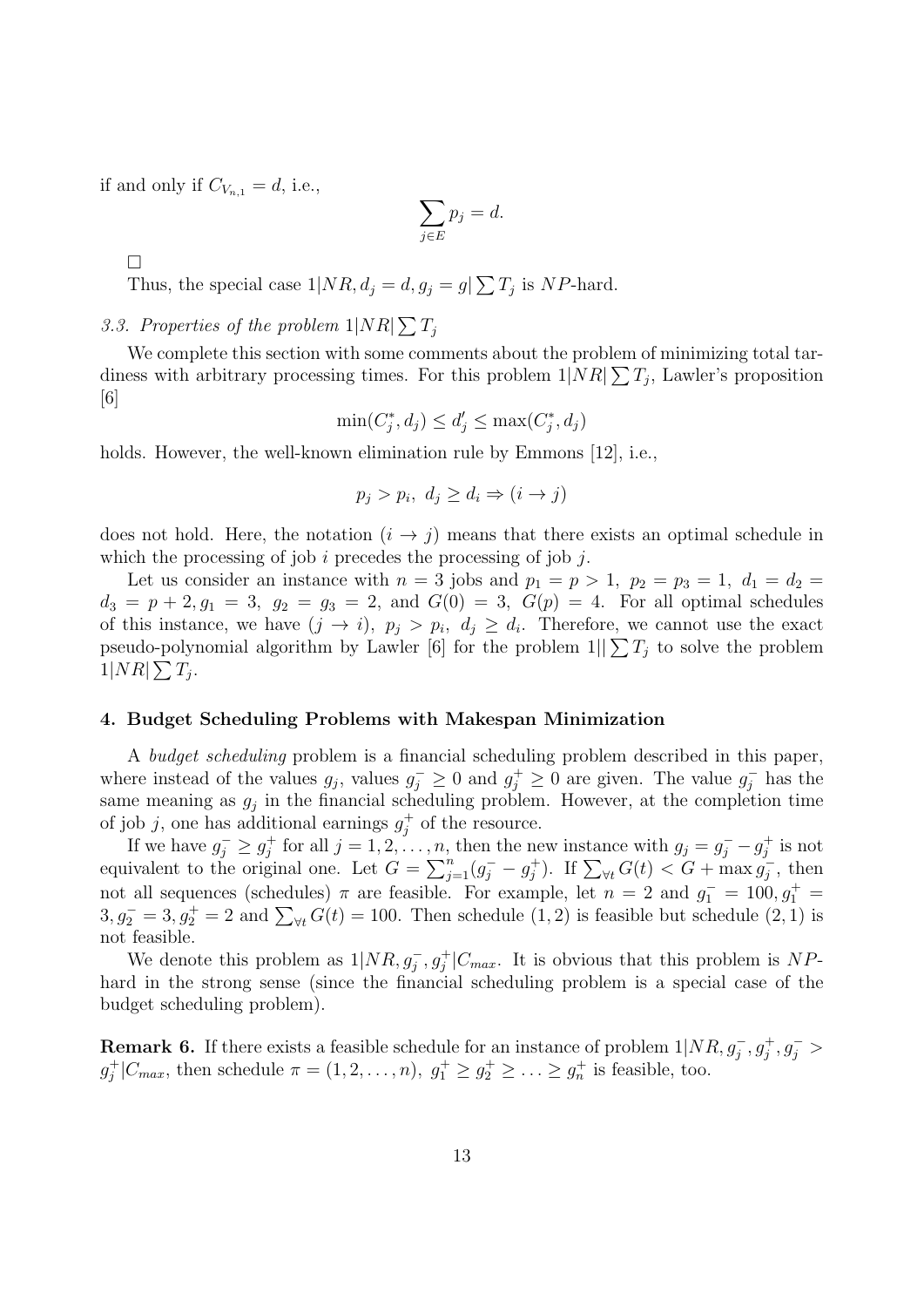If inequality  $g_j^->g_j^+$  does not hold for all  $j=1,2,\ldots,n$ , then we can use the following list scheduling algorithm for constructing a feasible schedule.

Algorithm A. First, all jobs  $j \in N$  with  $g_j^+ - g_j^- \geq 0$  are scheduled. In particular, schedule among these jobs the job with the minimal value  $g_i^ \bar{j}$ , if there is more than one job with this property, select the job with the largest value  $g_j^+ - g_j^$  $j_j^-$ . If all jobs j with  $g_j^+ - g_j^- \geq 0$  have been sequenced, schedule the remaining jobs according to non-increasing values  $g_i^+$  $i^+$ .

Moreover, we can give the following remark concerning the approximability of the problem under consideration.

**Remark 7.** Problem  $1|NR, g_j, g_j^+|C_{max}$  is in  $APX$ .

**Proof.** Denote the set of times of earnings of the resource by  $\{t_1, t_2, \ldots, t_{l-1}, t_l, \ldots, t_k\}$ . Assume that for the times  $\{t_1, t_2, \ldots, t_{l-1}, t_l\}$  of earnings of the resource, there already exists a feasible schedule, but for the set  $\{t_1, t_2, \ldots, t_{l-1}\}$ , there is no feasible schedule. Then  $t_l$ is a lower bound for the optimal objective function value  $C_{max}^*$ . In addition,  $\sum_{j=1}^n p_j$  is also a lower bound for  $C_{max}^*$ . We can construct a feasible job sequence (schedule)  $\pi$  using Algorithm A, where all jobs are processed from time  $t_l$  without idle times. Thus, we obtain

$$
C_{max}(\pi) = t_l + \sum_{j=1}^{n} p_j \le 2C_{max}^*.
$$

 $\Box$ 

#### 5. Concluding Remarks

In this paper, we considered single machine financial and budget scheduling problems. For the first class of problems with a non-renewable resource, we presented various complexity results. Then we considered several special cases of the problem of minimizing total tardiness. In addition, we presented some properties of feasible solutions for the budget scheduling problem of minimizing the makespan.

For future research, it is interesting to derive several elimination rules and properties of optimal solutions for the above mentioned single machine problems since most of the problems considered are NP-hard in the strong sense and thus the construction of pseudopolynomial algorithms seems to be impossible. Another direction of future research is the consideration of shop and parallel machine problems with a non-renewable resource.

#### Acknowledgements

Partially supported by DAAD (Deutscher Akademischer Austauschdienst): A/08/80442/Ref. 325.

[1] J. Carlier and A.H.G. Rinnooy Kan (1982). Scheduling subject to Nonrenewable-Resource Constraints. Oper. Res. Lett.,  $1(2)$ ,  $52 - 55$ .